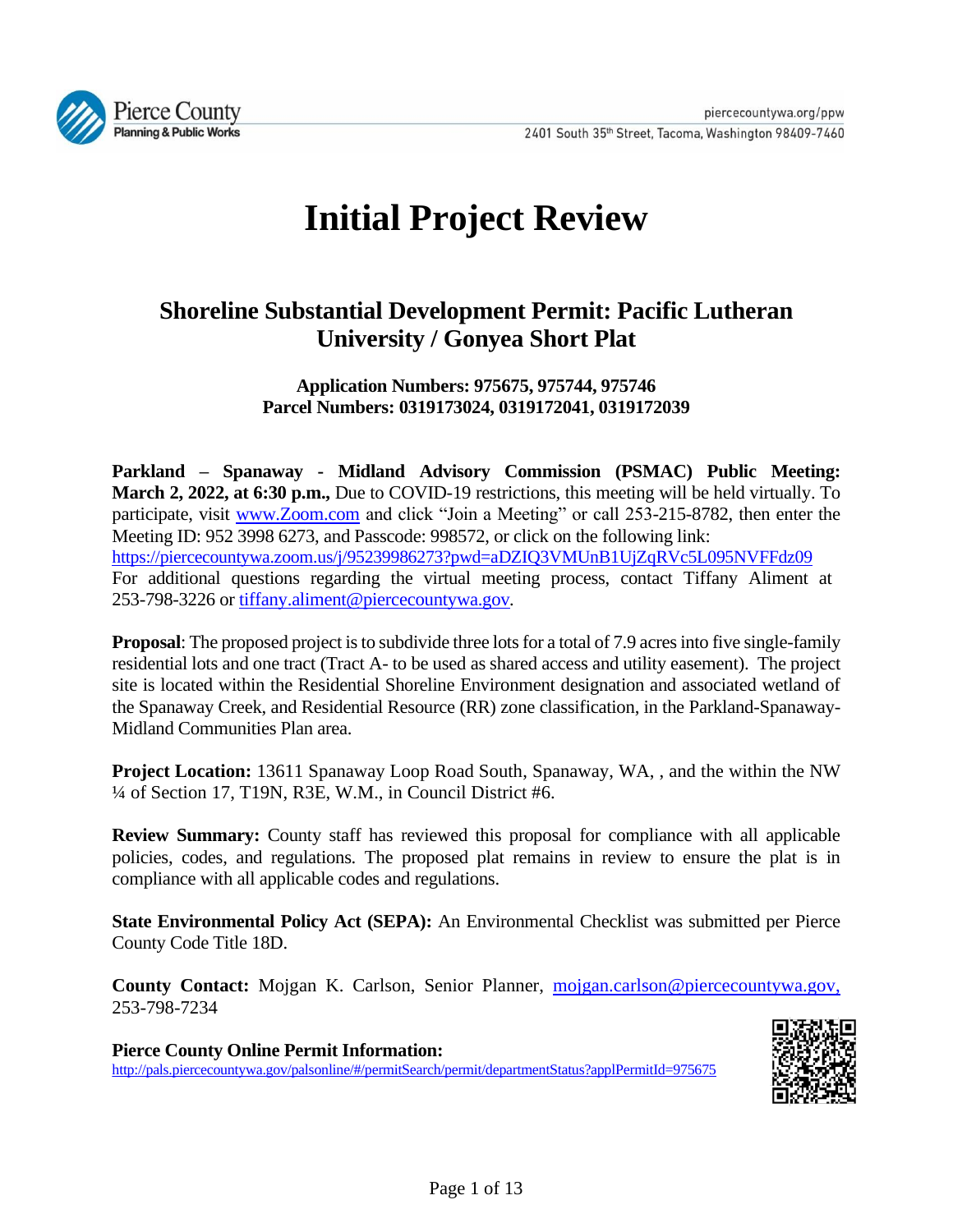#### **Project Data**

| <b>Complete Application Date:</b>     | November 30, 2021                                                                                                                          |
|---------------------------------------|--------------------------------------------------------------------------------------------------------------------------------------------|
| <b>Initial Project Review Mailed:</b> | February 23, 2022                                                                                                                          |
| Owner:                                | Pacific Lutheran University<br>Attn: Teri Phillips<br>12180 Park Avenue South<br>Tacoma, WA 98447 -0014                                    |
| Applicant:                            | <b>Sager Family Homes</b><br>Attn: Bill Sager<br>PO Box 44428<br>Tacoma, WA 98448<br>fred@sagerfamilyhomes.com                             |
| Agent:                                | Larson & Associates, Inc.<br>Attn: Grant Middleton<br>9027 Pacific Avenue #4 West Stewart<br>Parkland, WA 98444<br>gmiddleton@rrlarson.com |

#### **Legal and Public Notice**

- *December 22, 2021*: Notice of Application (NOA) and Public Meeting Notice, including the Parkland-Spanaway-Midland Advisory Commission (PSMAC) public meeting information, was sent to property owners within a radius of 300 feet, but not less than two parcels deep, around the exterior boundaries of the subject property.
- *January 3, 2022*: Public Notice sign was posted on-site, confirmed with a Declaration of Posting.
- *February 16, 2022:* Legal notice was published in the official County newspaper (*Tacoma News Tribune*), advertising the PSMAC public meeting.
- This permit does not require a public hearing before the Pierce County Hearing Examiner per Pierce County Code, Title 18S.60.040.F Approval.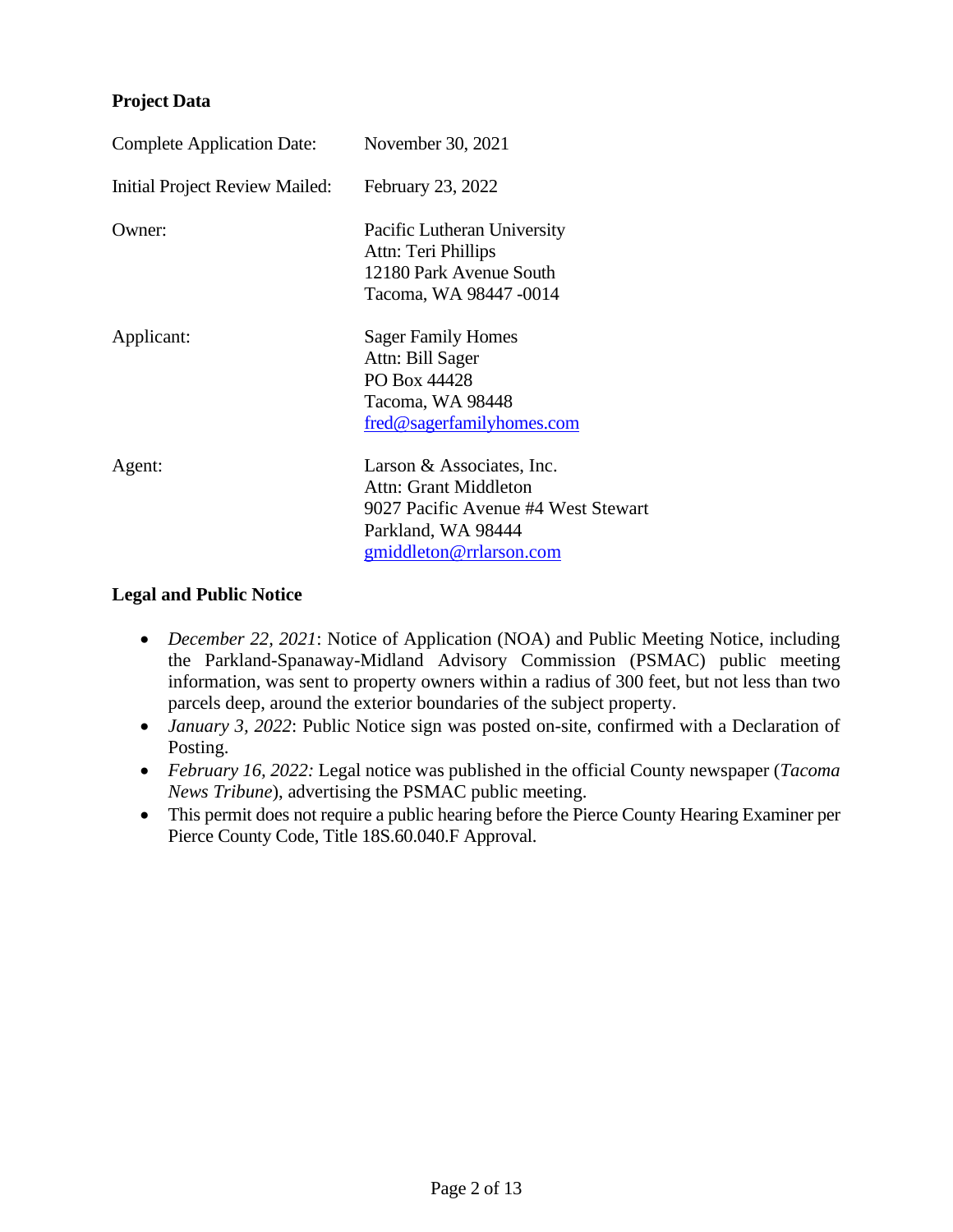# **2020 County Aerial Photo**



**Zoning – Residential Resource (RR)/Shoreline Environment (Residential)**

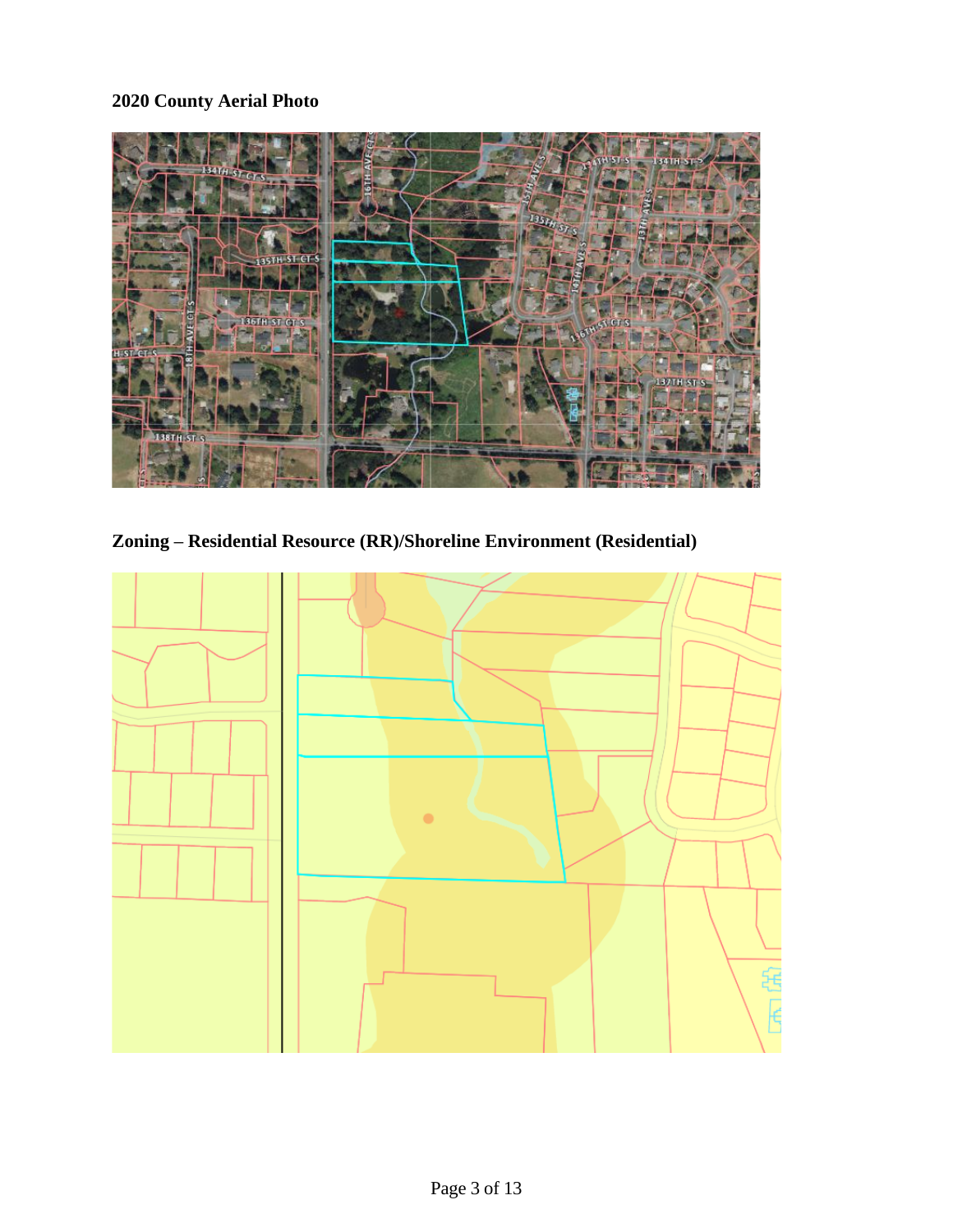#### **Site Plan**



#### **Review Responsibility**

The following list includes examples of jurisdictional areas for various County departments and divisions typically involved in the review and administration of this proposal:

- A. Planning and Public Works (PPW):
	- Current Planning verifies compliance with the Pierce County Comprehensive Plan, applicable community plans, and Development Regulations such as, but not limited to, zoning, critical areas, natural resource lands, shoreline management, design review, and potential environmental impacts.
	- Development Engineering reviews for drainage, erosion control, site development, flood, survey, landslide and erosion hazard, lot dimensions, and road standards.
	- Resource Management reviews for consistency with the County wetland and fish & wildlife regulations.
- B. Parkland-Spanaway-Midland Advisory Commission (PSMAC):

The PSMAC's role in the review process for a land use proposal includes the following:

- Review the proposal for consistency with the goals and policies in the Community Plan.
- Provide a local perspective that includes input from the community and insights of which PPW staff may not be aware**.**
- Offer recommendations for project design to fit with the community's vision while remaining consistent with the Community Plan.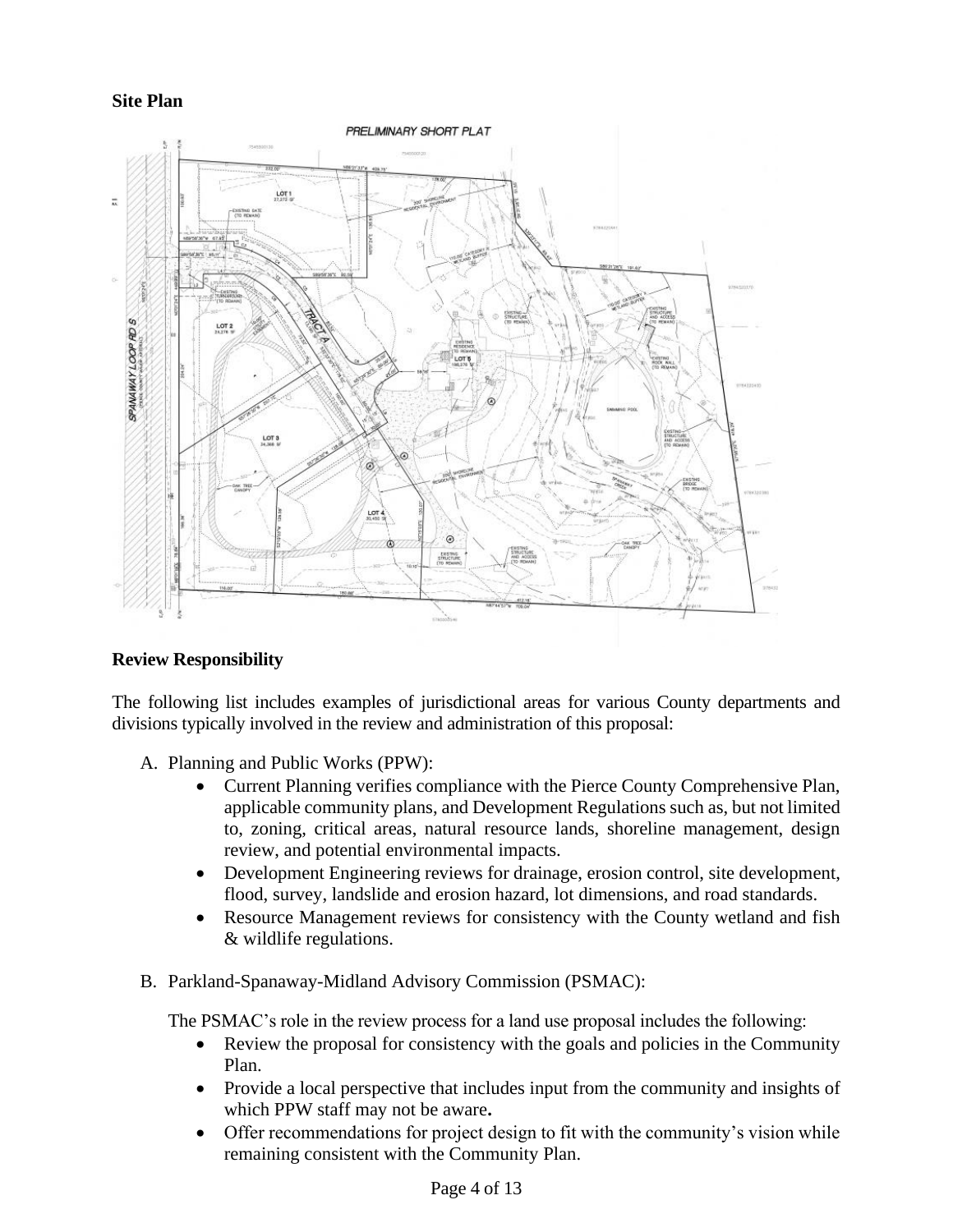Pierce County Code (PCC) Chapter 2.45 Land Use Advisory Commissions provides regulations that apply to the PSMAC. Per PCC 2.45.130, Land Use Advisory Commission (LUAC) recommendations on a land use application shall be to approve, modify and approve, deny, or make no recommendation.

# **Review Criteria**

The following regulations and policies shall be used during the review process including, but not limited to:

- A. Pierce County development regulations and construction and infrastructure regulations;
- B. Pierce County Comprehensive Plan and Parkland-Spanaway-Midland Communities Plan;
- C. Applicable state statutes; and
- D. All applicable notes on related previously recorded County documents.

# **Site Characteristics**

Staff visited the site on January 14, 2022, and observed the following:

- The project site consists of three irregular shaped contiguous parcels, (0319173024, 0319172041) and 0319172039) for a total of 7.9 acres, located on the east side of Spanaway Loop Road south.
- The long axis of the parcels is oriented in an east-west direction. The site is generally flat with gentle rolling slopes down from west to east towards the water.
- Per Assessor/Treasurer's (A/T) Office records the southerly parcel (0319173024) is 5.39acres in size and currently improved with a single-family residence with an attached garage and a detached garage built in late 1960s. All buildings are to remain. Historically, this site has been used as a primary residence of the Pacific Lutheran University (PLU) president.
- Per Assessor/Treasurer's (A/T) Office records both the middle parcel (0319172039, 1.51 acres in size) and the northerly parcel (0319172041, 1-acre in size) are vacant.
- Category II wetland and F1 water type (Spanaway Creek) are present on the eastern portion of the project site.
- Category II wetland requires a 110-foot buffer and Water Type F1 (Spanaway Creek) requires a 150-foot buffer.
- The site contains an Oregon White Oak Woodlands/stands which are protected under Pierce County Code Title 18E (Development Regulations-Critical Areas). The woodland consists of an area extending five feet outside the dripline of the trees that make up the woodland.
- The site is surrounded by other single-family homes located on adjacent lots in all directions.
- Access to the site is via a long driveway off Spanaway Loop Road South, which is located to the west of the site.

# **Surrounding Land Use / Shoreline / Zoning Designation**

|       | <b>LAND USE</b>             | <b>SHORELINE</b> | <b>ZONING</b>                    |
|-------|-----------------------------|------------------|----------------------------------|
| North | Single-family residence     | N/A              | <b>Residential Resource (RR)</b> |
| South | Single-family residence     | N/A              | <b>RR</b>                        |
| East  | Single-family residence and | Residential      | <b>RR</b>                        |
|       | Spanaway Creek              |                  |                                  |
| West  | Spanaway Loop Road South    | N/A              | <b>RR</b>                        |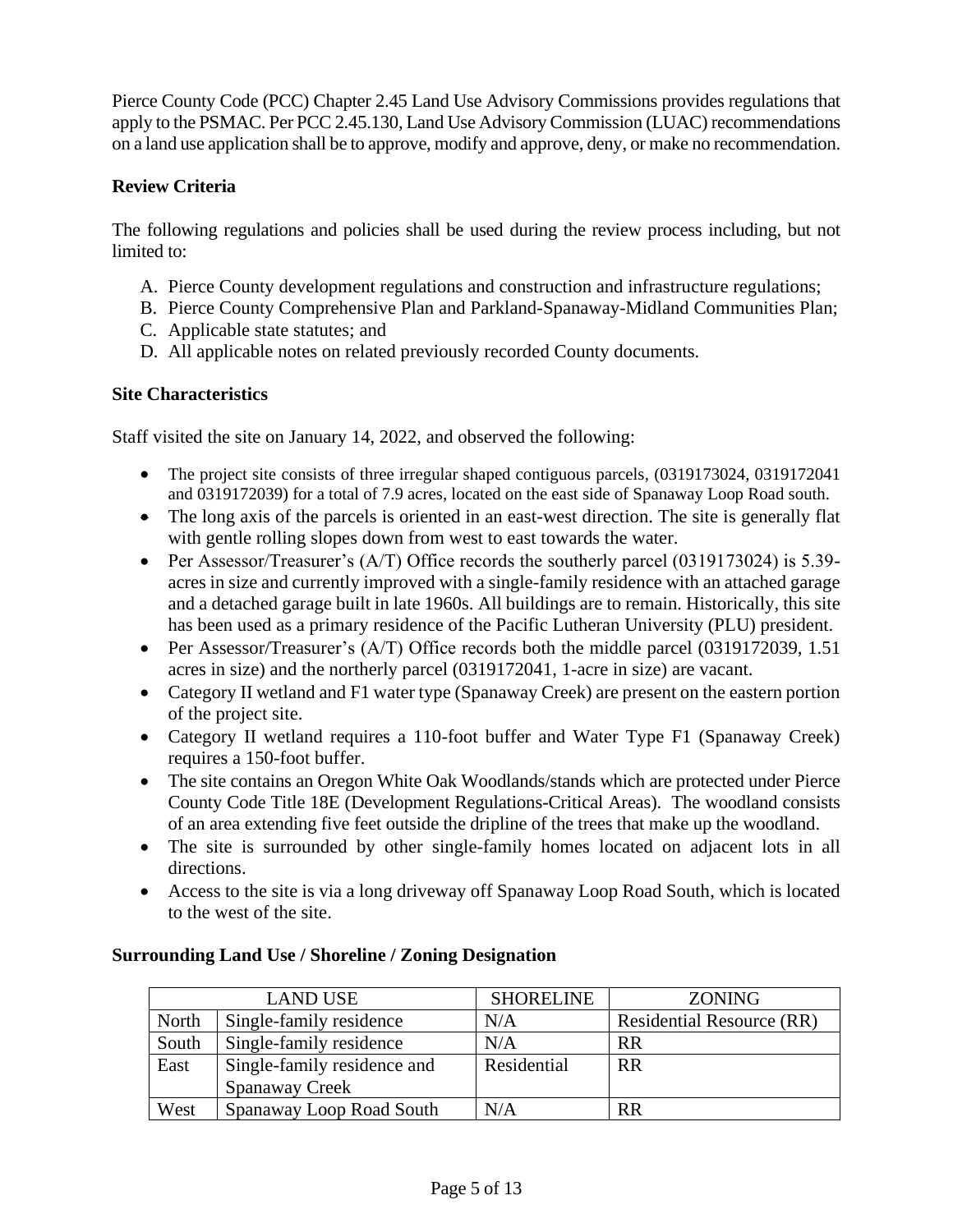#### **Comments from the Public and Agencies**

The proposed project has been routed to interested departments and agencies for review and comment. Comments received on this proposal may be found by accessing the online permit information referenced on page 1.

- No comments were received from the general public.
- No adverse comments were received from reviewing agencies within the County.
- In a memorandum dated February 9, 2022, from Alma Arroyo, County Civil Engineer 2, per PCC Title 18J.15.160, the applicant is required to install dry sewer facilities for this project.
- Per a memorandum dated February 11, 2022, from Niki Yonkow, County Environmental Biologist, additional information is needed regarding two off-site ponds to the south of the project and Oregon White oak woodlands and stands on the project site.
- Per letters from both Squaxin Island Tribe (December 22, 20221) and Puyallup Tribe of Indians (January 7, 2022), a cultural resource survey and report needs to be conducted prior to any ground disturbance.

#### **Initial Planning and Public Works Staff Review for Consistency with Regulations and Policies**

#### **Parkland- Spanaway-Midland Communities Plan**

The Plan was initially adopted as part of the County Comprehensive Plan on June 11, 2002, Under Appendix E (Title 19A):

GOAL PSM LU-16 The permitted residential densities shall discourage urban sprawl throughout the plan area.

PSM LU-16.2 Residential areas where substantial environmental constraints exist shall develop at densities of 1 to 3 dwelling units per acre within the Residential Resource zone.

GOAL PSM LU-22 Carefully control residential development activities in the Urban Growth Area on sites that have been identified as open space in the Comprehensive Plan Open Space/Greenbelt Map through implementation of a Residential Resource zone.

PSMLU-22.1.1 Vegetation and tree preservation shall be a priority on each site that is developed in the Residential Resource zone.

PSM LU-22.1.2 To enhance corridors, open space should be located on each site plan so that it provides connectivity, is contiguous to open space on adjacent properties, connects stands of trees, and provides areas for wildlife movement.

PSM LU-22.1.3 Those portions of a site which contain high priority resource categories should be designated as the open space tract as these areas are most likely to promote healthy fish and wildlife habitat areas and enhance water quality.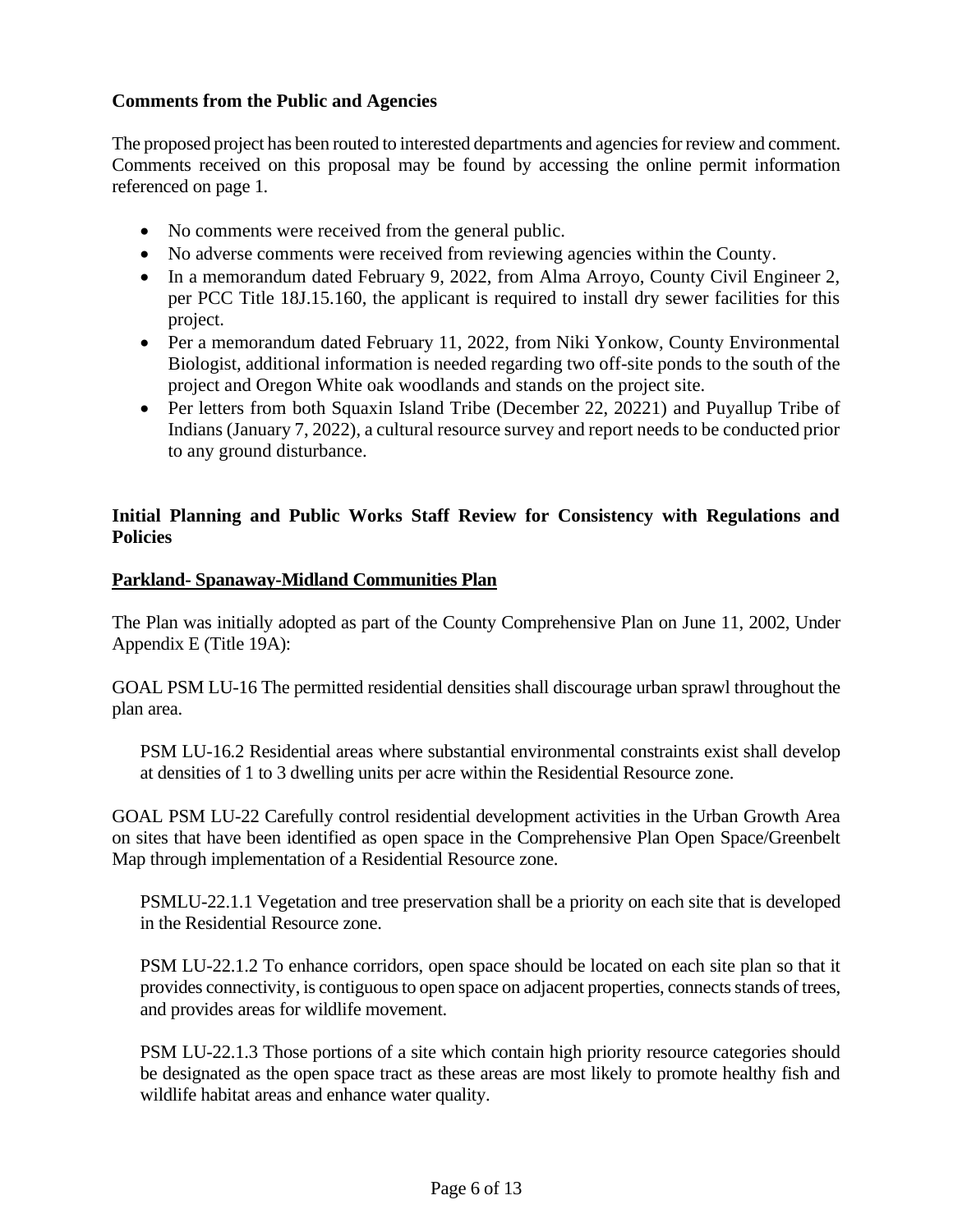PSM LU-22.2 Utilize environmentally sensitive design standards for development on sites that are located in a Residential Resource zone.

PSM LU-22.2.1 Impervious surfaces, in the form of rooftops, roads, and lawns which generate rapid runoff and prevent infiltration of water into the ground for gradual recharge of streams, shall be avoided or mitigated.

PSM LU-22.2.2 The greater the intensity of the development in terms of the noise, traffic, odor, light, and other factors that could impact the open space corridor, the more open space shall be required, up to 50% of the site.

PSM LU-22.2.3 Individual dwelling units and accessory dwelling units should be designed and placed in such a manner to avoid impacting the open space tract.

PSM LU-22.2.4 Lawns, turf areas, driveways, and roads should be limited and located in a manner that will result in the least impact to the open space tract.

PSM LU-22.2.5 Buildings, signage, and other structures such as fencing shall be located in a manner that ensures protection of the open space corridor.

*Staff Comment:* The applicant is proposing to short plat three contiguous parcels, totaling 7.9 acres in size, to five residential lots with a net developable acreage of 4.02-acres.

In the RR zone, the minimum density is one dwelling unit per acre with the maximum density of 3 dwelling units per acre and minimum lot width of 50 feet. The proposed short plat meets all these requirements as the proposed density is 1.24 units per acre with a minimum lot width of over 50 feet and with the minimum size of 24,276 square feet. If approved, the proposed short plat will not be out of character with other properties within the immediate vicinity, as the area is surrounded by other single-family residential uses.

# **Title 18A Development Regulations – Zoning**

PCC Title 18A sets out zoning regulations for development. The subject property is in the Rural Resource (RR) zone classification. The following is an analysis of how the project complies with various provisions of Title 18A:

The required setbacks in the RR zone is shown on the table below.

| Table 18A.15.040-1. Urban Setbacks                                                     |                             |    |              |    |    |
|----------------------------------------------------------------------------------------|-----------------------------|----|--------------|----|----|
| PCC 18A.15.040 B.1.-6. provisions supersede the figures in this Table when applicable. |                             |    |              |    |    |
| <b>RR</b>                                                                              | <b>Residential Resource</b> | 25 | 12/15/25 (3) | 10 | 10 |

*Note: 12-foot setback for porches; 15-foot setback to other portions of the building; and 25-foot setback for vehicle parking facilities such as garage or carport either attached or detached, setback applies on the side where vehicle enters only.*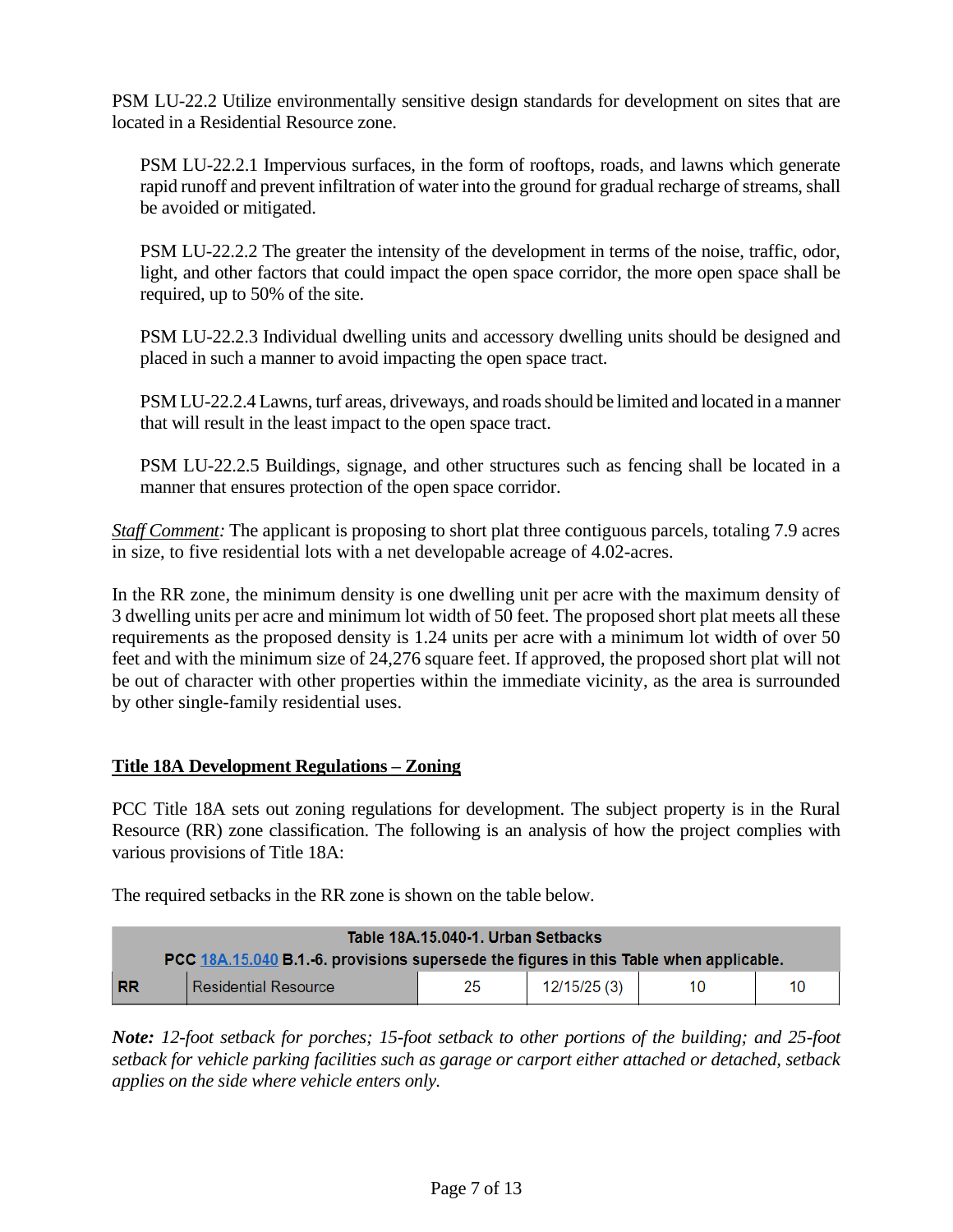*Staff Comment:* The property is zoned RR and currently the southerly lot is improved with a singlefamily residence. It should be noted that the existing residence and all accessory existing structures will remain on Lot 5 of the proposed short plat.

Based on the submitted site plan, the applicant has demonstrated that the existing residence on proposed Lot 5 meets all required zoning setbacks. It should be noted that a Shoreline Variance application may be required if the existing residence on proposed Lot 5 does not meet the required 75-foot shoreline buffer.

# **Title 18F, Development Regulations – Land Divisions and Boundary Changes**

18F.50.040. Preliminary Short Subdivision and Preliminary Large Lot Division Requirements

- D. A proposed preliminary short subdivision shall not be approved unless the Director makes written findings that:
	- 1. Appropriate provisions are made for the public health, safety and general welfare, for open spaces, drainage ways, stormwater runoff, streets or roads, alleys, other public ways, transit stops, potable water supplies, sanitary wastes, parks and recreation, playgrounds, schools and school grounds and all other relevant facts including sidewalks and other planning features that assure safe walking conditions for students who walk to and from school; and
	- 2. The public use and interest will be served by such short subdivision.

*Staff Comment:* All proposed lots will be served by potable water and septic facilities. The proposed shared access road must be constructed in compliance with all County codes and requirements. Therefore, additional information is needed for Planning staff to make a determination as if the project meets all above requirements.

#### **Title 18J. Development Regulations – Design Standards and Guidelines**

Countywide Design Standards

• Site Design  $(18J.15.015)$ 

*Staff Comment:* The project will be required to meet standards in this section. Application for a site development permit has not been made as of the drafting of this report.

• Site Clearing (18J.15.020)

*Staff Comment:* The proposal is within an open space corridor. Therefore, 25% percent of the gross area within the Open Space Corridor is required to be set aside in a Native Vegetation Buffer. Clearing shall be limited to the area of approved impervious surfaces, replacement landscaping, recreation space, utilities and a working envelope around such areas of not greater than 10 feet in depth. Application for a site development permit has not been made as of the drafting of this report.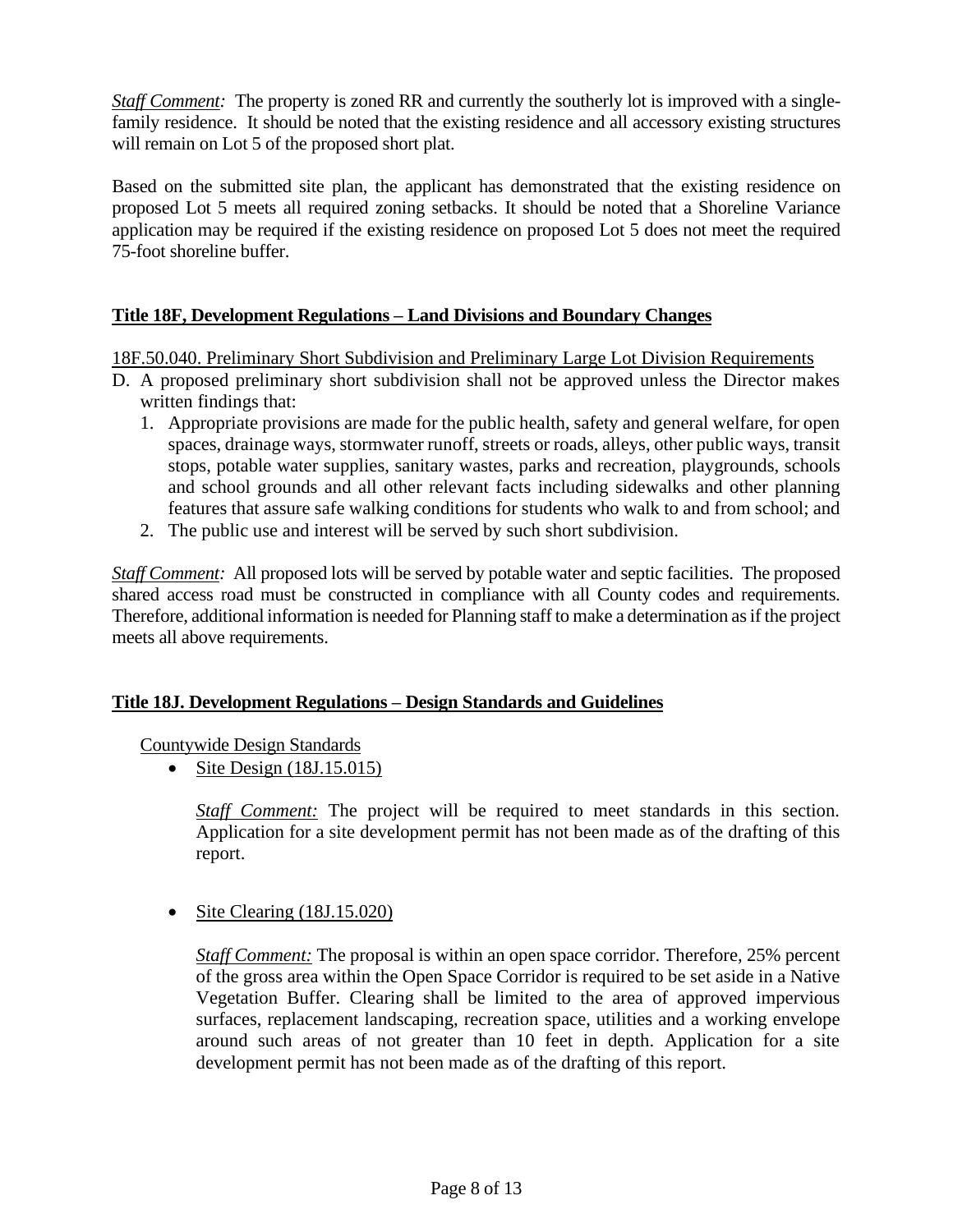• Tree Conservation (18J.15.030)

*Staff Comment:* A minimum of 30% of significant trees are required to be preserved on the site. In addition, the applicant must demonstrate that 30 tree units per net developable acreage of the project site is preserved. Based on the submitted Tree Conservation Plan, dated October 7, 2021, there are a total of 121 healthy significant trees in the project site. The submitted plan indicates that 662.5 tree units is planned to be saved and as such meets this requirement.

Staff will require the applicant to demonstrate all retained significant trees to be windfirm.

#### Landscape Buffers (18J.15.040)

*Staff Comment:* An L1 Street tree buffer is required along the proposed internal road and an L3 landscape buffer is required adjacent to Spanaway Loop Road South, 2<sup>nd</sup> Avenue East. The applicant has shown the L3 buffer on site plans.

• Street Trees  $(18J.15.050)$ 

*Staff Comment:* Street trees are required along all new roads and accessways at a rate of 1 per 30 lineal feet of roadway exclusive of intersections.

# **Title 18S -Pierce County Development Policies and Regulations – Shorelines**

Title 18S provides policies, and regulations for development on Pierce County shorelines. The proposal is located within the Residential Shoreline Environment Designations.

#### 18S.20.050 - Residential Shoreline Environment Designation (SED).

The intent of the Residential SED is to accommodate residential development in areas that are already developed with or planned for residential development. The Residential SED may also include water-oriented commercial and recreation uses.

*Staff Comment:* The proposed plat is consistent with the general regulations and policies in the Residential SED. The Pierce County Shoreline Master Program requires the applicant to obtain approval of a Shoreline Substantial Development Permit for proposed short plat. If developed in accordance with all requirements and guidelines, and conditions of approval in the staff report, the project will be consistent with provisions for development in the Residential SED.

#### 18S.30.030 - Ecological Protection.

The intent of the Ecological Protection policies and regulations is to ensure that shoreline development is established and managed in a manner that protects existing ecological functions and ecosystem-wide process and that mitigates adverse impacts to ecological functions. This means assuring no net loss of ecological functions and processes in shorelines.

C. Regulations – General.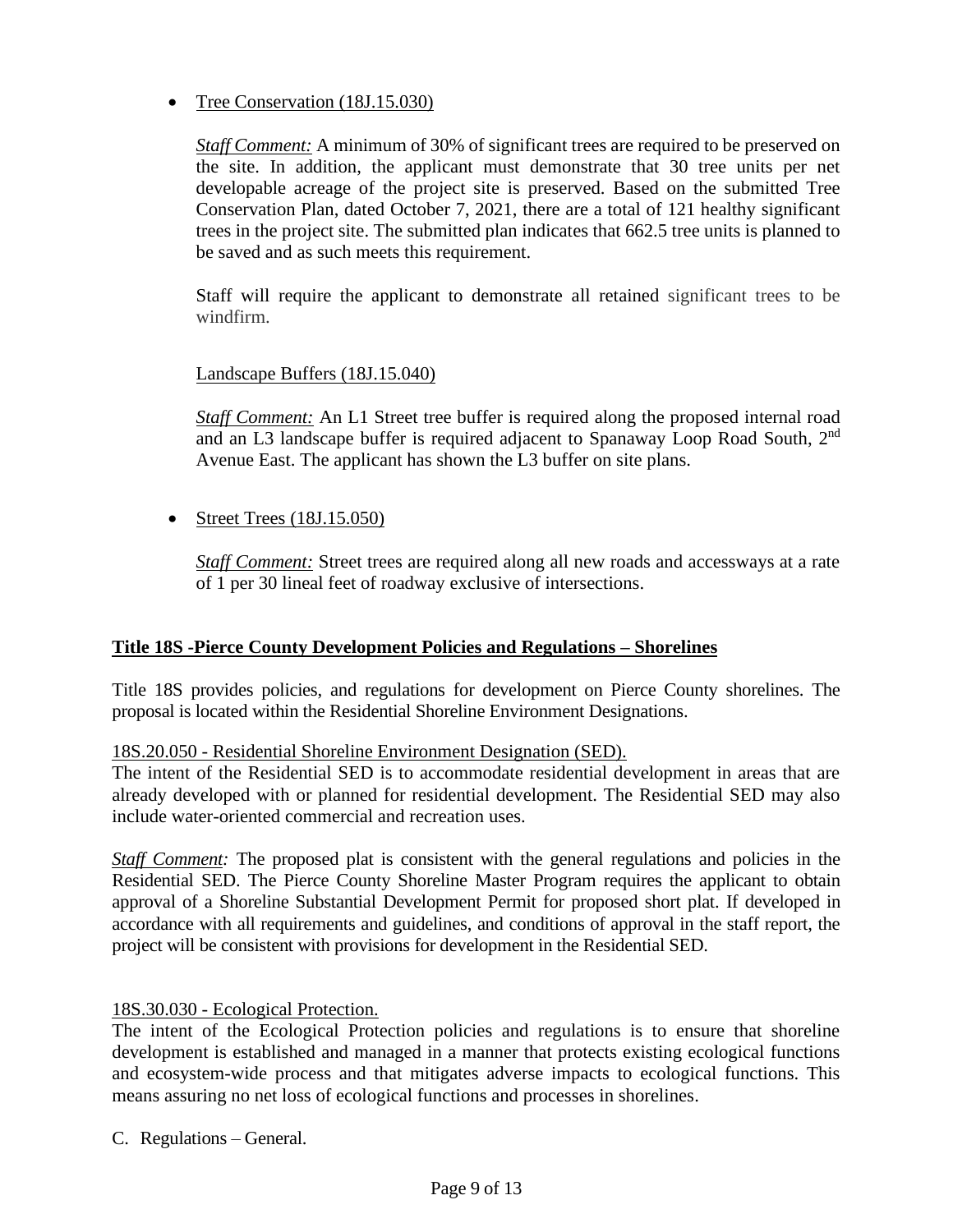1. All development shall occur as defined in Table 18S.30.030-1, Mitigation Sequencing, with avoidance of impacts being the highest priority. Lower priority measures shall be applied only when higher priority measures are determined to be infeasible or inapplicable. Mitigation sequencing components consist of a series of consecutive steps beginning with avoidance and ending with monitoring and taking appropriate corrective measures.

| Table 18S.30.030-1. Mitigation Sequencing |                                                                                                                                                                                              |  |  |  |
|-------------------------------------------|----------------------------------------------------------------------------------------------------------------------------------------------------------------------------------------------|--|--|--|
| Higher                                    | Avoiding the impact altogether by not taking a certain action or parts of actions.                                                                                                           |  |  |  |
| Priority                                  | Minimizing impacts by limiting the degree or magnitude of the action and its<br>implementation by using appropriate technology or by taking affirmative steps to<br>avoid or reduce impacts. |  |  |  |
|                                           | Rectify the impact by repairing, rehabilitating, or restoring the affected environment;                                                                                                      |  |  |  |
|                                           | Reducing or eliminating the impact over time by preservation and maintenance<br>operations; or                                                                                               |  |  |  |
|                                           | Compensate for the impact by replacing, enhancing, or providing substitute resources<br>or environments.                                                                                     |  |  |  |
| Lower<br>Priority                         | Monitoring the impact and compensation projects and taking appropriate corrective<br>measures.                                                                                               |  |  |  |

*Staff Comment:* Single-family residences are a preferred use in the Residential SED. The proposed short plat is to create five single-family residential lots. Staff believes the proposed 5 lot short plat is a reasonable request

E. Regulations – Shoreline Buffers.

| Table 18S.30.030-2. Standard Shoreline Buffers and Setbacks |                        |  |  |
|-------------------------------------------------------------|------------------------|--|--|
| <b>Shoreline Environment Designation (SED)</b>              | <b>Standard Buffer</b> |  |  |
| Natural                                                     | 150 feet               |  |  |
| Conservancy                                                 | $100$ feet             |  |  |
| Residential                                                 | 75 feet                |  |  |

*Staff Comment:* The required Residential Shoreline buffer is 75 feet. The applicant must accurately show the location of the shoreline buffer within the submitted plat and keep all regulated activities outside the buffer. If they cannot do that, Shoreline Variance (SDV) application may be needed for this project.

# 18S.30.060 Scenic Protection and Compatibility**.**

The purpose of the Scenic Protection and Compatibility policies and regulations is to preserve shoreline scenic vistas and to ensure development on shorelines is compatible with the surrounding environment, existing, and planned development.

D. Regulations – Height Limits**.** Structure height is measured from the average pre-developed grade level to the highest point of a structure; provided, that television antennas, chimneys, and similar appurtenances shall not be used in calculating height, except where such appurtenances obstruct the view of the shoreline of a substantial number of residences on areas adjoining such shorelines; provided further, that temporary construction equipment is excluded from this calculation.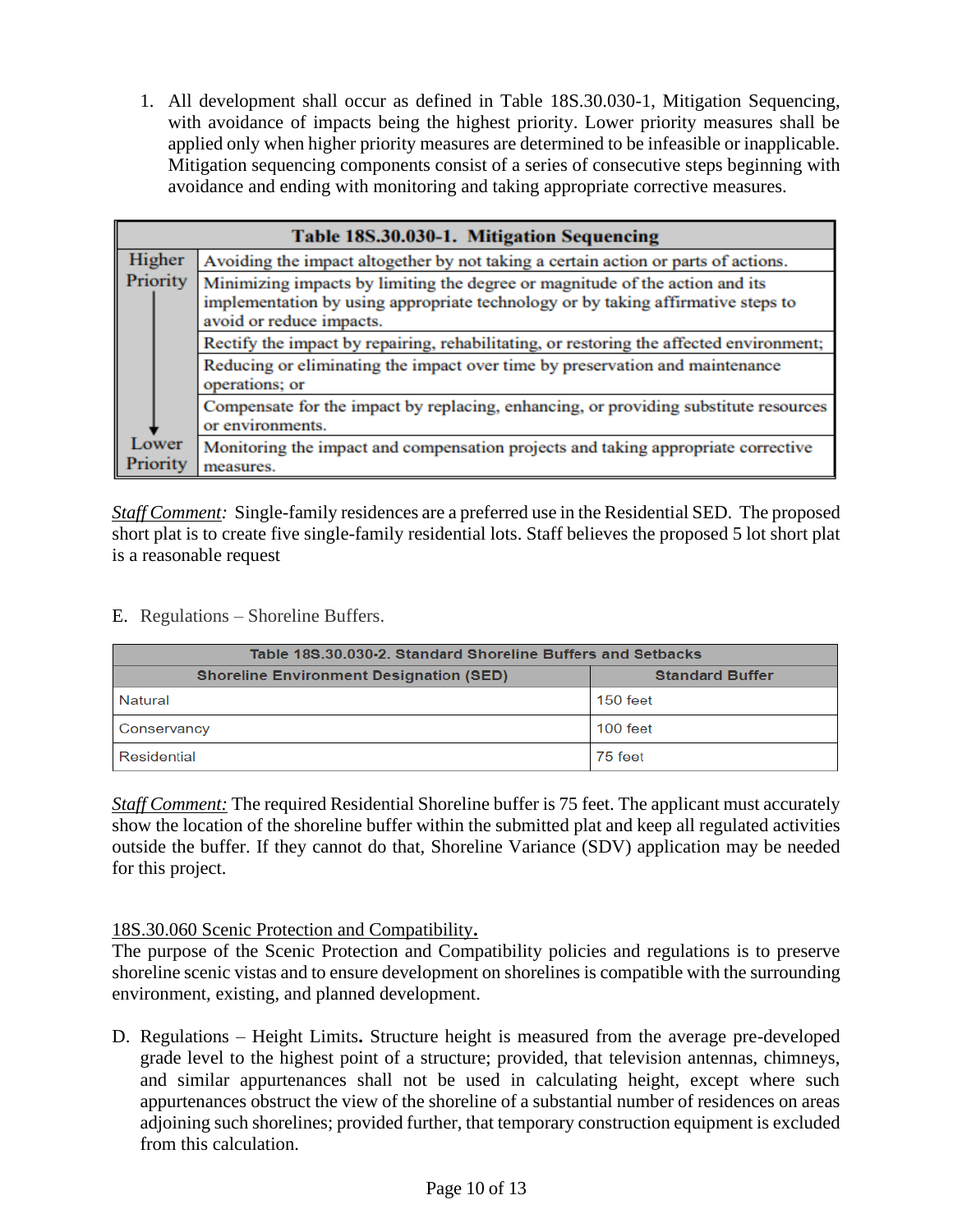*Staff Comment:* The future structures shall not exceed a height of 35 feet. Staff will recommend a condition of approval to address this issue.

F. Regulations – Impervious Surface Limits. For residential development, not more than one third of the parcel within shoreline jurisdiction and landward of the ordinary high-water mark shall be covered by effective impervious areas.

*Staff Comment:* The maximum impervious surfaces within the Residential SED required shall be limited to maximum impervious surfaces of 33.3% on each propped lot.

#### 18S.40.100 Residential and 18S.60.030 Shoreline Permit Table.

The intent of the Residential policies and regulations is to accommodate residential development and appurtenances. Single-family residences are a preferred use within the Conservancy and Residential Shoreline Environment Designations (SEDs) when consistent with control of pollution and prevention of damage to the natural environment. The Residential policies and regulations encourage sustainable residential development through restrictions on the scale of development, preservation of vegetation and topography, and minimization of impacts to fish and wildlife habitat.

| Table 18 S.60.030-1. Shoreline Permit Table                                                  |                                                |  |  |  |    |           |
|----------------------------------------------------------------------------------------------|------------------------------------------------|--|--|--|----|-----------|
| <b>Uses, Modifications and Development</b>                                                   | <b>Shoreline Environment Designation (SED)</b> |  |  |  |    |           |
|                                                                                              |                                                |  |  |  | AF | <b>AM</b> |
| N=Natural, C=Conservancy, R=Residential, H=High Intensity, AF=Aquatic Freshwater, AM=Aquatic |                                                |  |  |  |    |           |
| <b>Marine</b>                                                                                |                                                |  |  |  |    |           |
| Development                                                                                  |                                                |  |  |  |    |           |
| Residential and Land Divisions (See PCC 18S.40.100 for Residential Policies and Regulations) |                                                |  |  |  |    |           |
| Single-Family and Accessory<br>Uses/Structures                                               | <b>AC</b>                                      |  |  |  |    |           |
| Other Housing Types and Accessory<br>Uses/Structures                                         |                                                |  |  |  |    |           |

*Staff Comment:* Under PCC 18S.60.030 Land Divisions within the Residential environment, require review of a Shoreline Substantial Development (SD) permit. Since the proposed short plat does not qualify for an Exemption to an SD, the shaded area denotes that the use, modification, or development is therefore permitted subject to an SD.

#### 18S.40.100 Residential.

D. Regulations – Land Divisions and Boundary Changes.

The following are the requirement that must be addressed by the applicant prior to approval of the proposed short plat:

- Lots created through subdivision of land shall be situated so that development on the created lots will not require soft or hard shoreline stabilization methods.
- Minimum lot width, measured at the ordinary high water mark (OHWM), shall not be less than 50 feet in Residential SED.
- New divisions of land, and subsequent development, that exceed the base densities as determined by Title 18A PCC shall comply with LID regulations of the Pierce County Stormwater Management and Site Development Manual, Volume VI, within shorelines.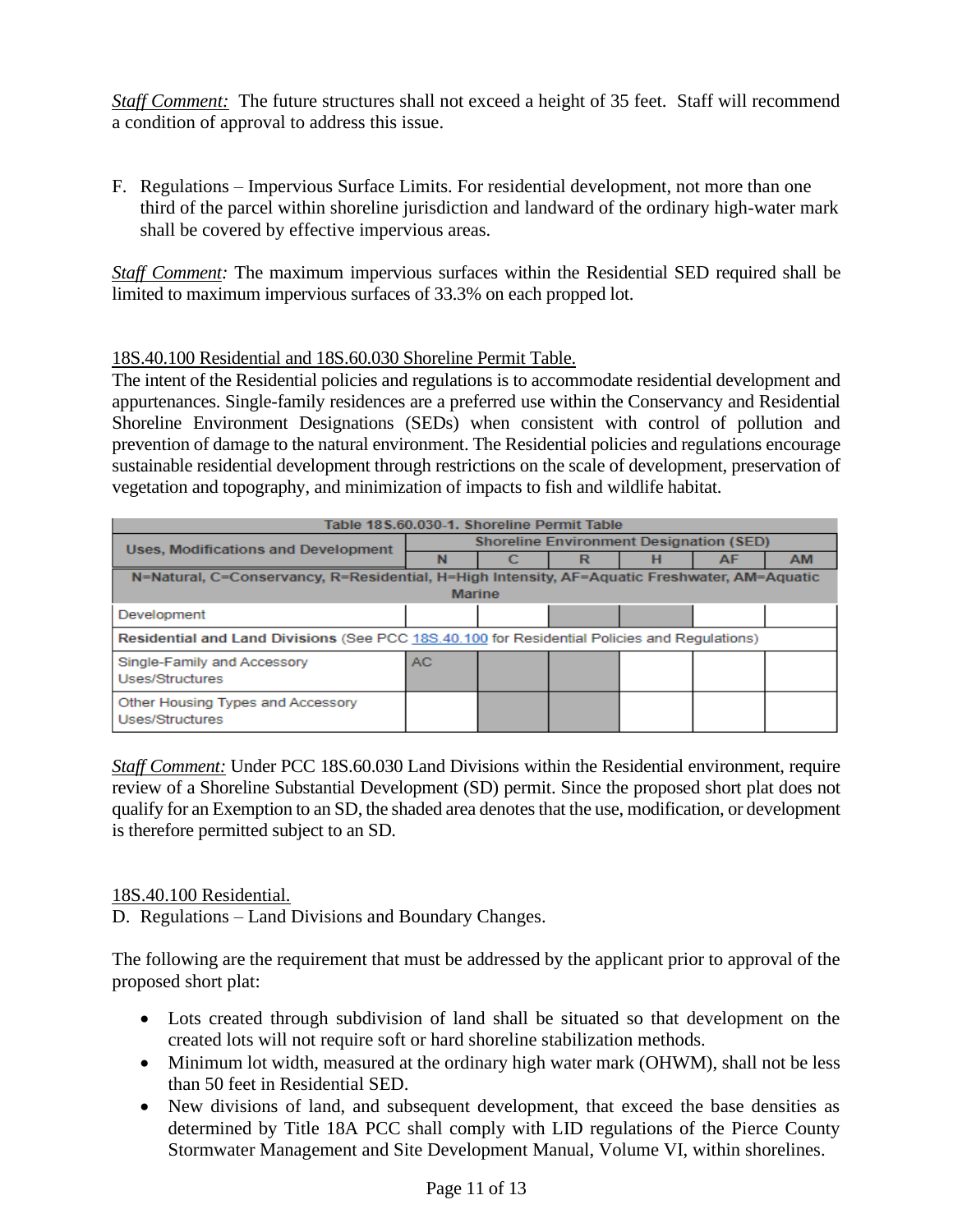- Residential developments containing five or more dwelling units shall provide and maintain a commonly owned tract between the water's edge and the first tier of lots closest to the water's edge for the benefit of all lots within said subdivision. The purpose of the tract is to maintain the natural visual appearance and ecological functions of the waterfront and to provide shoreline access.
- Critical areas and associated buffers, open space, access areas, shoreline recreational space, or other common area shall be protected in a tract, or alternative protective mechanism such as a protective easement, public, or private land trust dedication, or similarly protective mechanism prior to final approval of any division of land.

*Staff Comment:* All the lots within the proposed short plat meet the minimum lot width requirement of 50 feet. The applicant shall submit a revised document demonstrating a commonly owned tract between the water's edge and the first tier of lots closest to the water's edge for the benefit of all lots within the proposed short plat. The purpose of the tract is to maintain the natural visual appearance and ecological functions of the waterfront and to provide shoreline access for all lot owners within the proposed short plat.

# 18S.60.040 Shoreline Substantial Development Permit.

- D. **Decision Criteria.** The Director shall review applications for Shoreline Substantial Development in accordance with the following decision criteria:
	- 1. The proposal is consistent with the policies and procedures of the Act.
	- 2. The proposal is consistent with this Title's policies and regulations including, at a minimum, the following:
		- a. Policies and regulations of the shoreline environment designation (SED) in which the proposal is located;
		- b. Policies and regulations for Shorelines of Statewide Significance if the proposal is within such area;
		- c. Policies and regulations within the applicable General Policies and Regulations found in Chapter [18S.30](https://www.codepublishing.com/WA/PierceCounty/#!/PierceCounty18S/PierceCounty18S30.html#18S.30) PCC; and
		- d. Policies and regulations within the applicable Use and Development Policies and Regulations found in Chapter [18S.40](https://www.codepublishing.com/WA/PierceCounty/#!/PierceCounty18S/PierceCounty18S40.html#18S.40) PCC.
	- 3. The proposal is consistent with the applicable provisions of Title [18E](https://www.codepublishing.com/WA/PierceCounty/#!/PierceCounty18E/PierceCounty18E.html#18E) PCC.
	- 4. The proposal is consistent with the applicable policies of the Comprehensive Plan and any applicable Community Plan.
	- 5. The proposal is consistent with all applicable development regulations, including but not limited to Title [18A](https://www.codepublishing.com/WA/PierceCounty/#!/PierceCounty18A/PierceCounty18A.html#18A) PCC, Development Regulations – Zoning.

*Staff Comment:* Platting, including short plat, does not qualify under 18S.60.020 C. 7. for an Exemption to an SD Permit; therefore, review is required through an SD permit.

The proposed short plat is consistent with the policies of the RCW 90.58.020 and the Shoreline Master Program. The proposed use, if approved, should not cause significant adverse effects to the shoreline environment in which it is located. The proposed project is consistent with all applicable development regulations.

A cultural survey, by a qualified archeologist, will be required prior to any ground disturbing activities on the site.